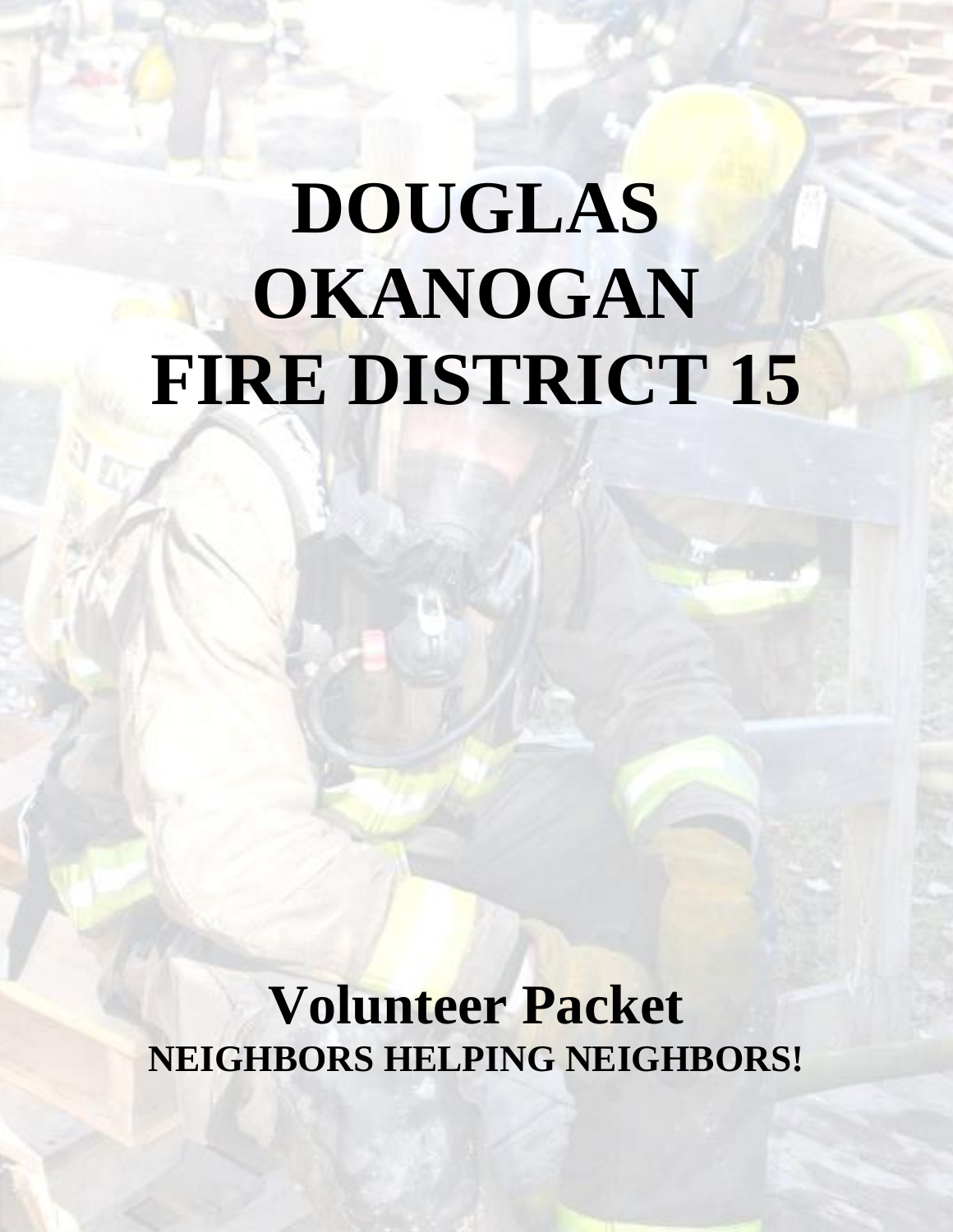Thank you for your interest in becoming a Douglas Okanogan Fire District 15 Volunteer Emergency Responder.

Douglas Okanogan Fire District 15 is seeking the volunteer talents of hard working customer service minded men and women from our community to provide a wide range of emergency services that include fire suppression (structural, wild land, vehicle); vehicle extrication, special rescue, medical aid, hazardous materials response, fire prevention and public education activities. All these services are provided to the greater Brewster, Pateros, Methow and Bridgeport Bar area.

Our application process is multi-phased, consisting of a written application, criminal  $\&$ driver record background check, physician's wellness screening, and oral interview with the Fire Chief.

Upon successful completion all phases of the application process, you will start your Volunteer Firefighter training. Training will be provided in the evening and on some weekends.

Following the completion of your volunteer application process, new members will be invited to join and attend regular drills with the rest of the membership. Regular evening drills are held Thursday evenings at the respective fire station. New Volunteer Firefighters will be asked to successfully complete a Volunteer Firefighter Training Academy. Radio pagers will then be issued allowing the new volunteer to start responding to emergency alarms with the rest of our professional emergency responders.

*Please read the application carefully and attach all requested information.* Return the completed application to Douglas Okanogan Fire District 15, Box 490, Brewster, Wa 98812 or to the individual station you are applying for: Brewster, Pateros, Methow or Rocky Butte

Again, thank you for your interest we look forward to meeting you and having you join our emergency response team. Should you have any questions, please contact Douglas Okanogan Fire District 15 at (509) 689-0216.

Sincerely,

*William E. Vallance* 

William E. Vallance District Fire Chief

*Revised 06/16/2013*

Page **2** of **10**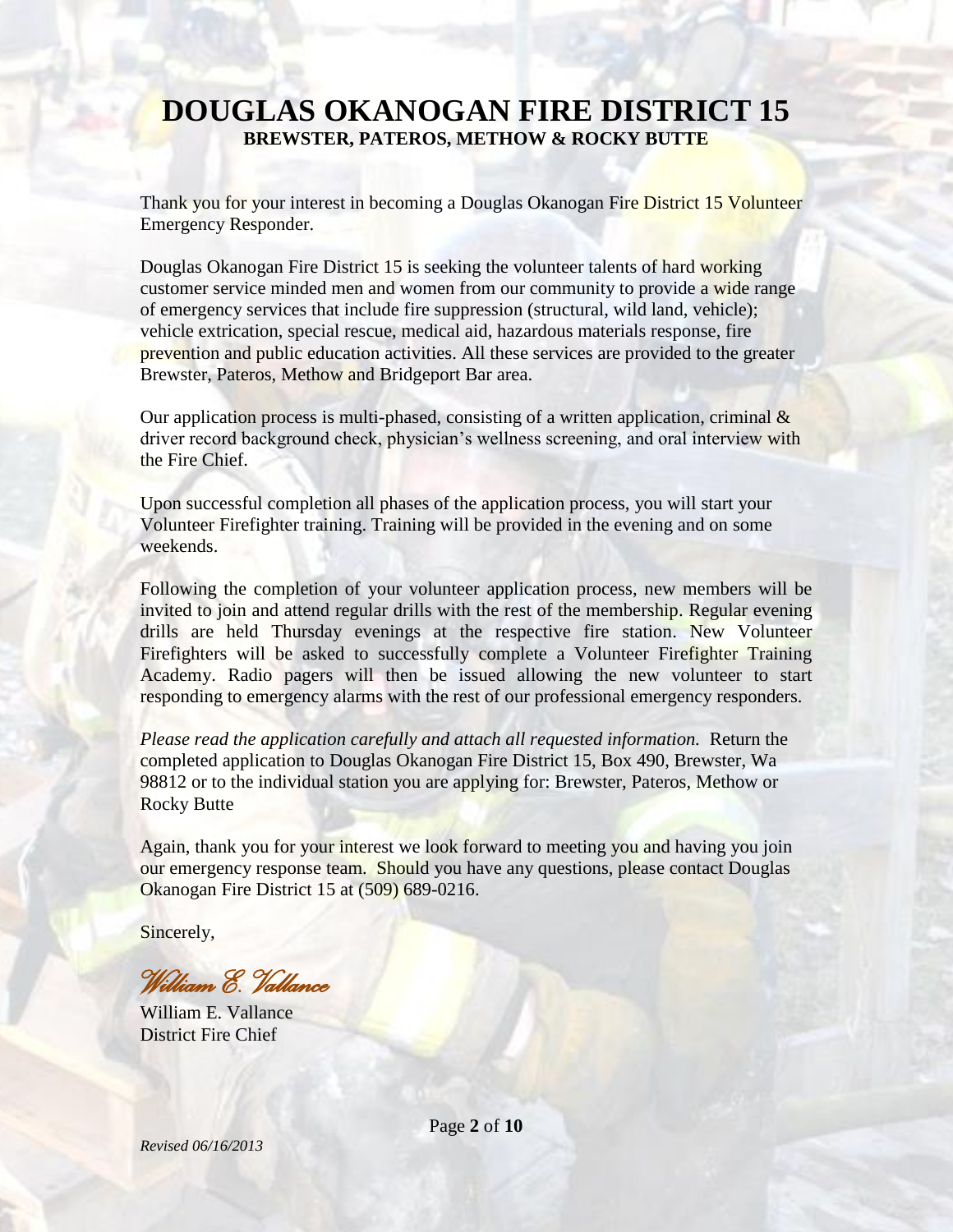### VOLUNTEER EMERGENCY RESPONDER APPLICATION

Please read all instructions carefully. Fill in all forms completely and legibly. Failure to provide all information requested may delay the application process. All information provided will be held in the strictest of confidence.

| <b>POSITION APPLYING FOR</b> |                        |
|------------------------------|------------------------|
| VOLUNTEER FIREFIGHTER        | <b>OTHER (SPECIFY)</b> |
| $\Box$ SUPPORT SERVICES      |                        |
|                              |                        |

| PERSONAL INFORMATION   |              |
|------------------------|--------------|
| NAME (LAST, FIRST, MI) | <b>DOB</b>   |
| <b>ADDRESS</b>         | <b>SSN</b>   |
| CITY, STATE, ZIP       | <b>PHONE</b> |

| <b>ADDITIONAL INFORMATION</b> |                      |
|-------------------------------|----------------------|
| <b>WORK PHONE</b>             | <b>EMAIL ADDRESS</b> |
| <b>PAGER</b>                  | <b>CELL PHONE</b>    |

| <b>EMERGENCY CONTACT</b> |                     |
|--------------------------|---------------------|
| <b>NAME</b>              | <b>RELATIONSHIP</b> |
| <b>ADDRESS</b>           | <b>PHONE</b>        |

| <b>WASHINGTON STATE DRIVER'S LICENSE</b> |                     |
|------------------------------------------|---------------------|
| <b>NUMBER</b>                            | <b>EXPIRATION</b>   |
|                                          |                     |
| <b>ENDORSEMENTS</b>                      | <b>RESTRICTIONS</b> |
|                                          |                     |
|                                          |                     |

#### **PREVIOUS FIRFIGHTING OR EMERGENCY MEDICAL SERVICES EXPERIENCE**

HAVE YOU EVER BEEN AN APPLICANT, MEMBER OR EMPLOYEE OF THE DOUGLAS OKANOGAN FIRE DISTRICT 15 OR ANY OTHER FIRE/EMS AGENCY? YES NO

If yes, please attach information on an additional page.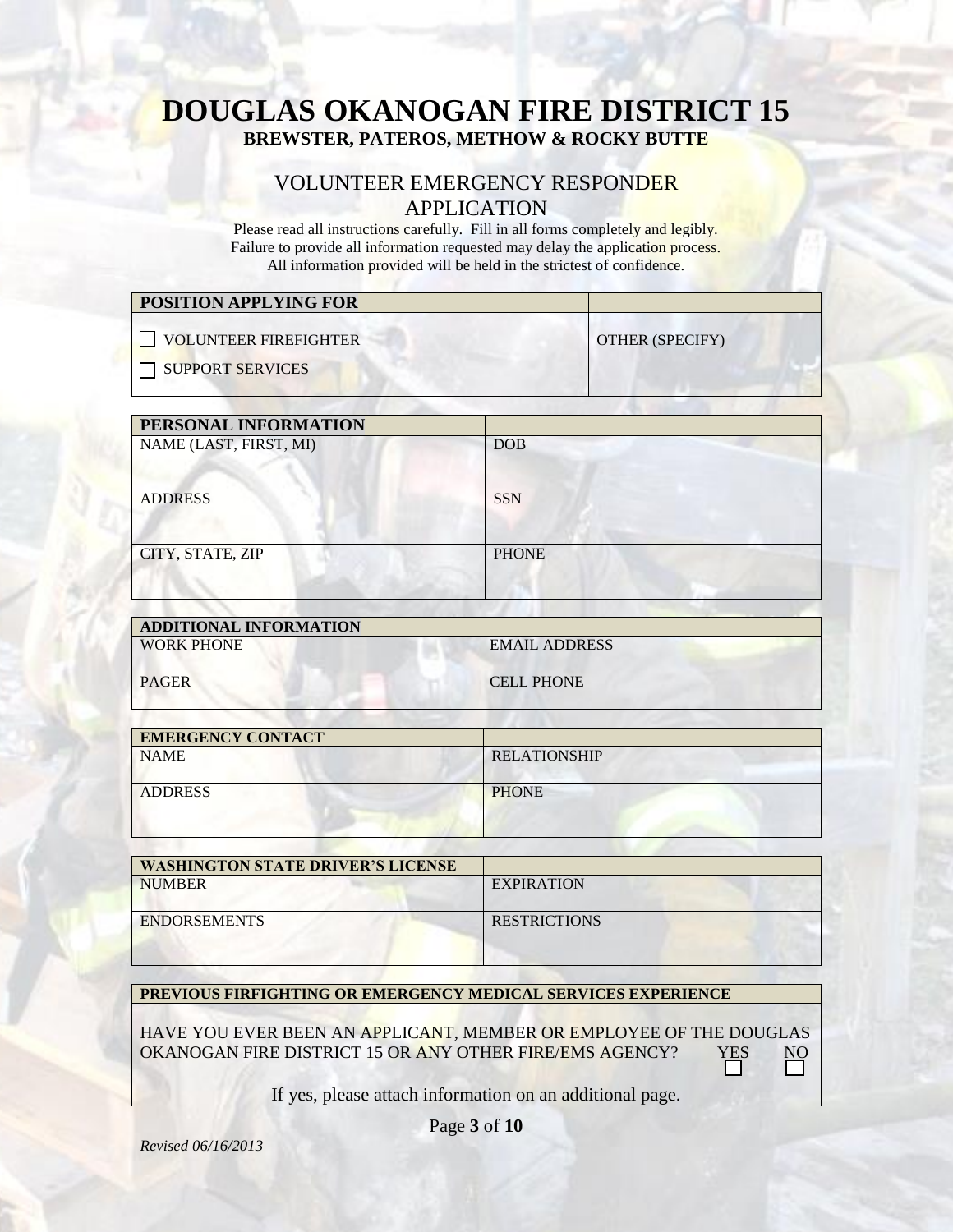# **DOUGLAS OKANOGAN FIRE DISTRICT 15**

**BREWSTER, PATEROS, METHOW & ROCKY BUTTE**

| <b>ARMED FORCES EXPERIENCE</b>                                                               |                                                                                                  |
|----------------------------------------------------------------------------------------------|--------------------------------------------------------------------------------------------------|
| <b>BRANCH</b>                                                                                | <b>RANK</b>                                                                                      |
| <b>TYPE OF DISCHARGE</b>                                                                     | <b>SERVICE DATES</b>                                                                             |
|                                                                                              |                                                                                                  |
| <b>SPECIAL ACCOMODATION</b><br>DO YOU HAVE ANY PHYSICAL, SENSORY OR MENTAL LIMITATIONS WHICH |                                                                                                  |
|                                                                                              | WOULD PREVENT YOU FROM PERFORMING THE FUNCTIONS OF A VOLUNTEER                                   |
| <b>FIREFIGHTER?</b><br><b>YES</b>                                                            | <b>NO</b>                                                                                        |
|                                                                                              |                                                                                                  |
| IF YES, PLEASE EXPLAIN                                                                       |                                                                                                  |
|                                                                                              |                                                                                                  |
|                                                                                              |                                                                                                  |
|                                                                                              |                                                                                                  |
|                                                                                              |                                                                                                  |
|                                                                                              |                                                                                                  |
|                                                                                              | DURING THE PAST SEVEN YEARS HAVE YOU BEEN CONVICTED OF ANY                                       |
| OF CASE.                                                                                     | $CRIME? \Box Yes \Box NO IFYES, ATTACH DETAILED INFORMATION AND DISPOSITION$                     |
| <b>EDUCATION</b>                                                                             |                                                                                                  |
| ARE YOU A HIGH SCHOOL GRADUATE?<br><b>YES</b><br>NO <sub>1</sub>                             | IF YES, YEAR, SCHOOL AND<br><b>LOCATION:</b>                                                     |
| IF NO, CIRCLE HIGHEST GRAD COMPLETED                                                         | <b>GED COMPLETED? YEAR &amp;</b>                                                                 |
|                                                                                              | <b>LOCATION:</b>                                                                                 |
| 10<br>11<br>12                                                                               |                                                                                                  |
|                                                                                              | ENTER ANY COLLEGES, UNIVERSITIES OR TECHNICAL SCHOOLS ATTENDED.<br>(USE EXTRA PAGE, IF NECESSRY) |
| <b>NAME OF SCHOOL</b><br><b>CITY/STATE</b>                                                   | <b>DATES ATTENDED</b><br><b>MAJOR</b><br><b>DEGREE</b>                                           |
|                                                                                              |                                                                                                  |
|                                                                                              |                                                                                                  |

Page **4** of **10**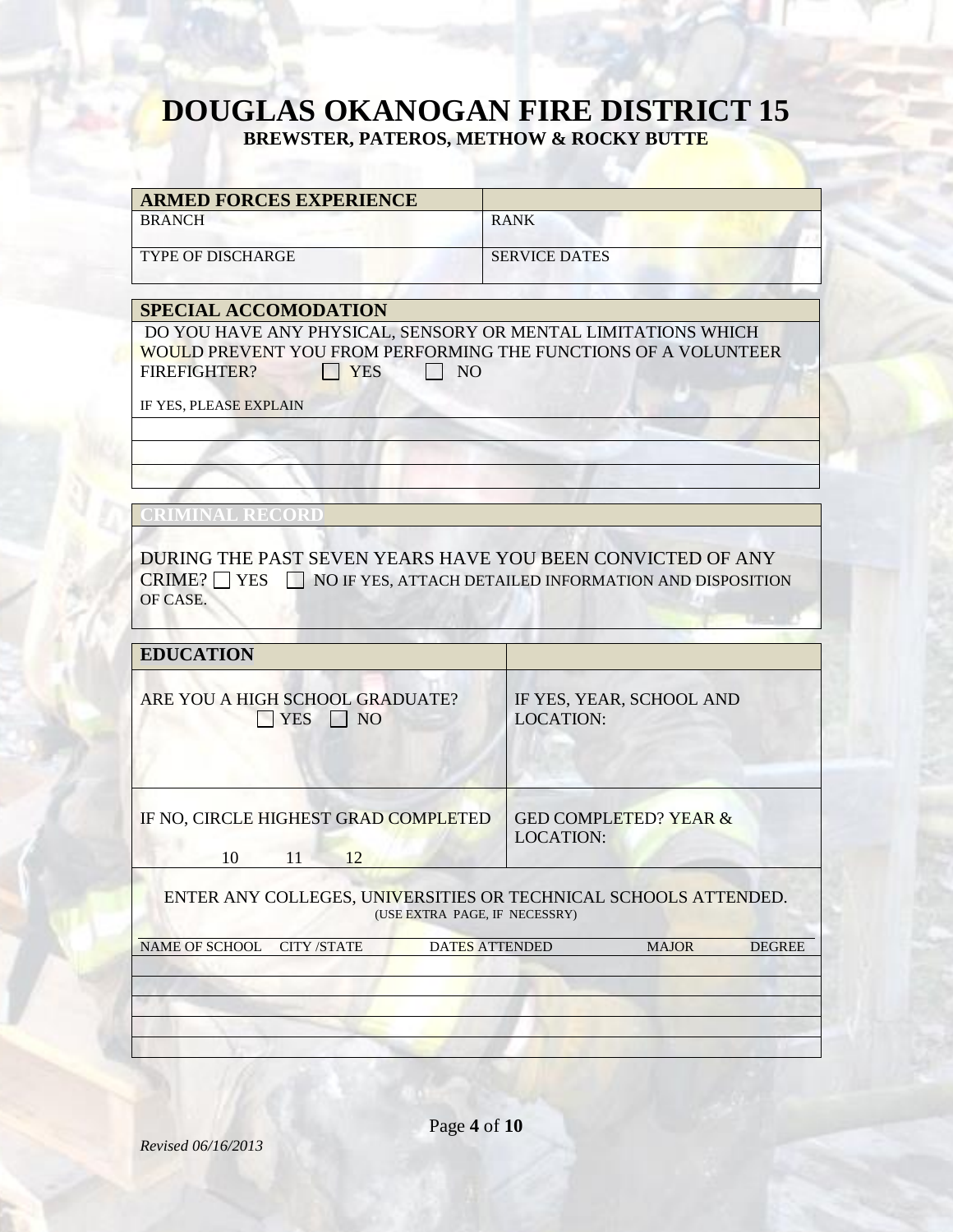# **DOUGLAS OKANOGAN FIRE DISTRICT 15**

**BREWSTER, PATEROS, METHOW & ROCKY BUTTE**

#### **PREVIOUS TRAINING**

**ENTER BELOW ALL FIREFIGHTER, EMS OR OTHER APPLICABLE TRAINING. (USE EXTRA PAGE, IF NECESSRY)**

TYPE OF CERTIFICATION DATE RECEIVED EXPIRATION JURISDICTION IN WHICH RECEIVED

#### **ATTACHMENTS**

#### **PLEASE ATTACH TO THE BACK OF THIS APPLICATION PHOTOCOPIES OF THE FOLLOWING:**

- YOUR DRIVERS LICENSE
- YOUR SOCIAL SECURITY CARD
- ANY CERTIFICATION CARDS OR CERTIFICATES
- ANY OTHER REQUESTED INFORMATION

#### **REFERENCE**

#### **PLEASE PROVIDE AT LEAST 3 PERSONAL REFERENCES**

THE CHELAN FIRE AND RESCUE WILL CONTACT EACH OF THESE REFERANCES BY TELEPHONE. THESE PERSONS SHOULD NOT BE RELATED TO YOU, BUT SHOULD BE ABLE TO COMMENT ON YOUR EDUCATION, WORK EXPERIENCE, CHARACTER, AND/OR COMMUNITY SERVICE INVOLVEMENT.

| <b>NAME</b> | <b>TELEPHONE NUNBER</b> | <b>OCCUPATION/TITLE</b> |
|-------------|-------------------------|-------------------------|
|             |                         |                         |
|             |                         |                         |
|             |                         |                         |

Page **5** of **10**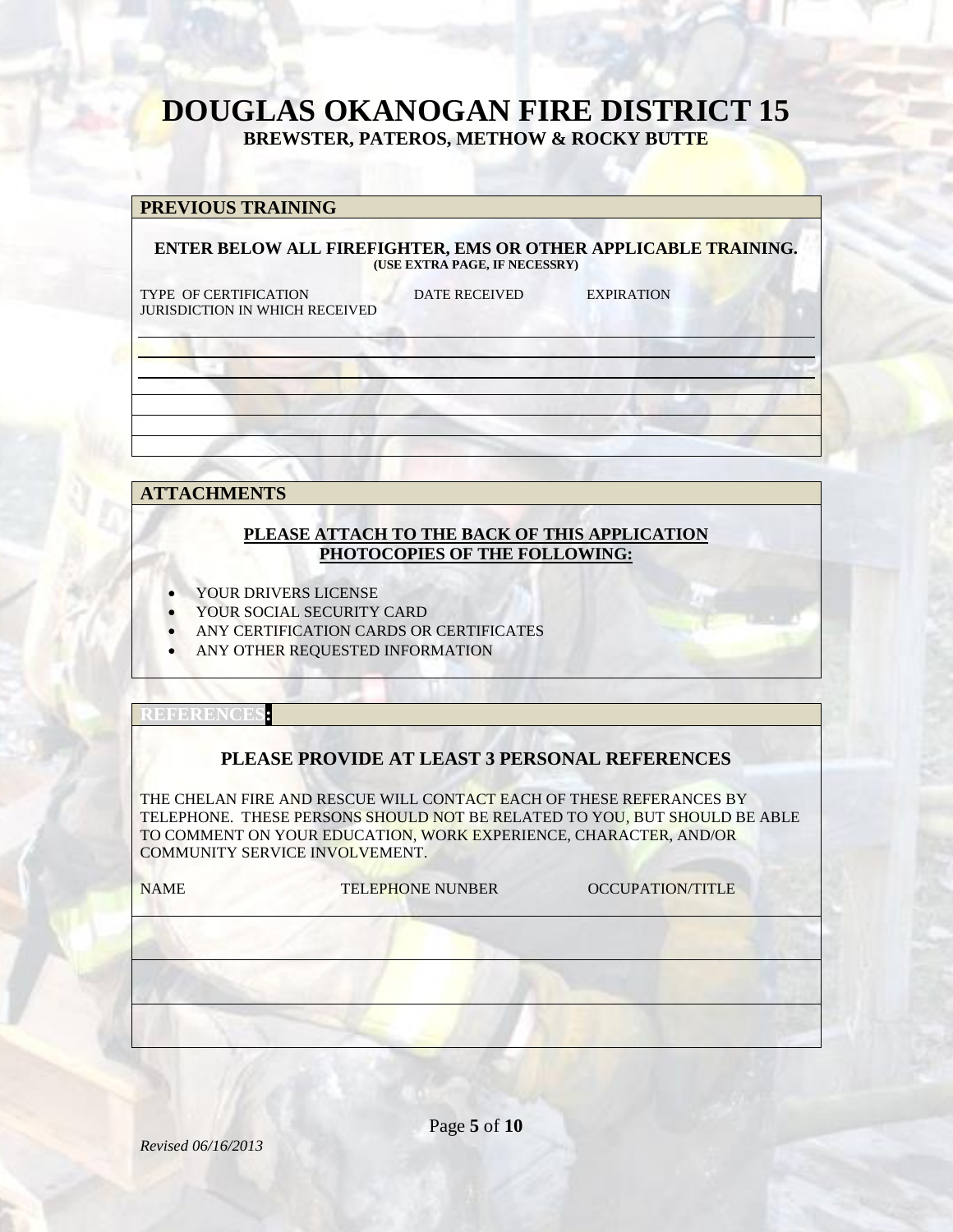I (name): The example of the example of the HEREBY CERTIFY That all the example of the example of the example of the example of the example of the example of the example of the example of the example of the example of the information provided on this application is truthful and accurate to the best of my knowledge and ability.

I understand that each statement will be investigated. Any in accurate, falsified or misleading statements or answers may result in rejection of this application or dismissal from the department.

I Authorize Douglas Okanogan Fire District 15's representatives to contact by telephone, in writing or in person the persons listed as references on this application and to confidentially gather and maintain their evaluations of me with respect to my character and fitness for the position for which I am applying.

In consideration for being considered for membership with Douglas Okanogan Fire District 15, I waive access to such reference forms/memos/letters/information in order for Douglas Okanogan Fire District 15 to conduct an evaluation of myself to ensure and provide for the protection and interest of the community. I release the references contacted and Douglas Okanogan Fire District 15 and its agents from any and all claims arising out of or relating to the reference information obtained or the characterization of the same however it may be recorded.

**SIGNATURE** DATE

Page **6** of **10**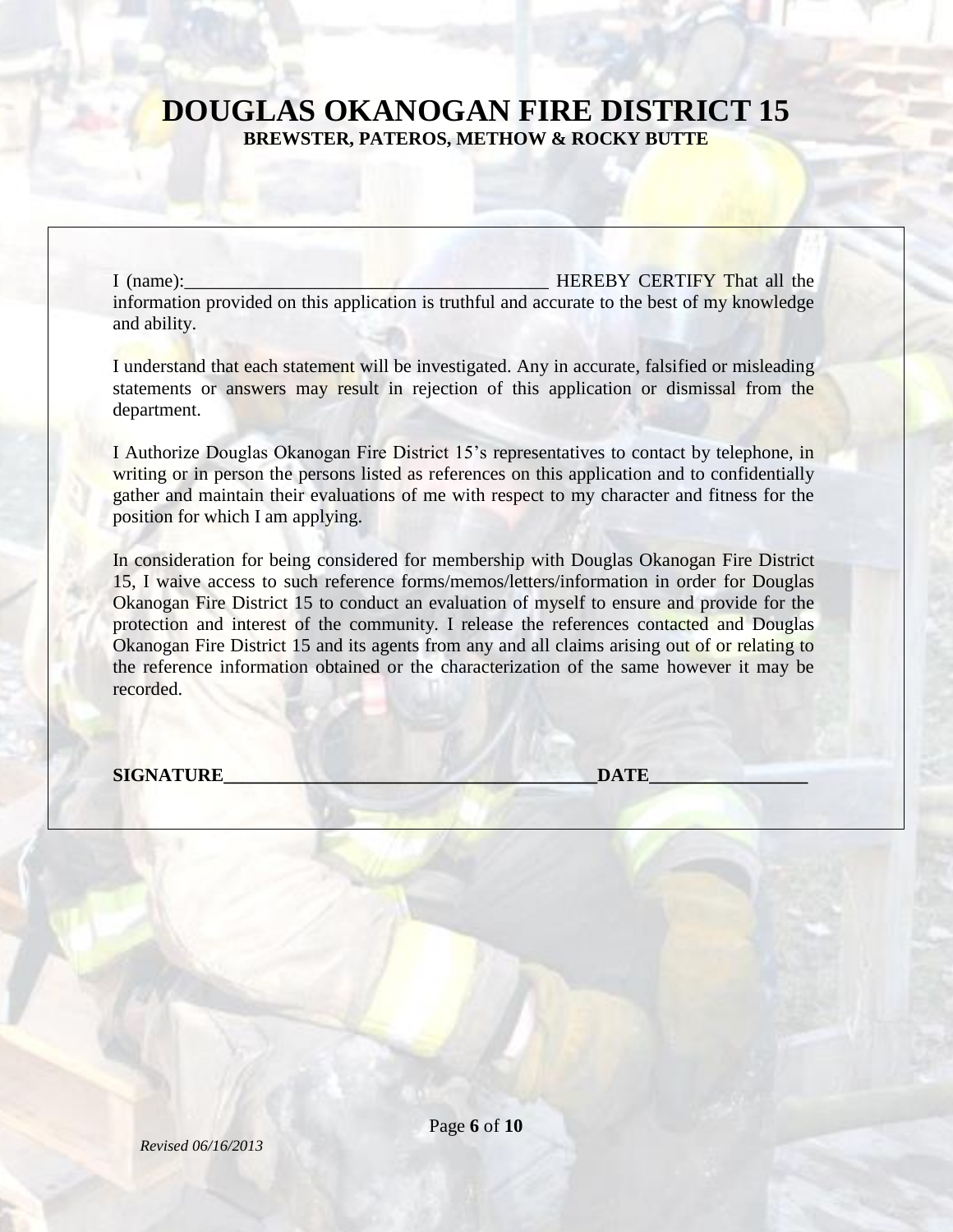#### **REQUEST FOR CRIMINAL HISTORY INFORMATION CHILD/ADULT ABUSE INFORMATION ACT RCW 43.43.830 THROUGH 43.43.845**

#### **INFORMATION REQUEST RELEASE FORM FOR:**

| <b>APPLICANT'S NAME</b>   |             |                          |               |
|---------------------------|-------------|--------------------------|---------------|
|                           | <b>LAST</b> | <b>FIRST</b>             | <b>MIDDLE</b> |
| <b>ALIAS/MAIDEN NAME:</b> |             |                          |               |
| DATE OF BIRTH:            |             | RACE:<br>SEX:            |               |
| <b>SOCIAL SECURITY:</b>   |             | <b>DRIVER'S LICENSE#</b> | <b>STATE</b>  |

SECONDARY DISEMINATION OF THIS CRIMINAL HISTORY RECORD INFORMATION RESPONSE IS PROHIBITED UNLESS IN CONPLIANCE WITH RCW 10.97.050.

**CRIMES AGAINST PERSONS**: ENDANGERMENT, COERCION, RAPE, RAPE OF A CHILD, ROBBERY; FIRST DEGREE ARSON, FIRST DEGREE BURGLARY, RESIDENTIAL BURGLARY; MANSLAUGHTER; EXTORTION; INDECENT LIBERTIES; INCEST; VEHICULAR HONICIDE; VEHICULAR ASSAULT; PROMOTING PROSTITUTION; COMMUNICATION WITH A MINOR FOR UNLAWFUL PURPOSES; UNLAWFUL IMPRISONMENT MURDER; KIDNAPPING;ASSAULT; ASSAULT OF A CHILD; CUSTODIAL ASSAULT; HARASSMENT; STALKING, RECKLESS, SEXUAL EXPLOITATION OF MINORS; CRIMINAL MISTREATMENT; CHILD ABUSE OR NEGLECT AS DEFINED IN RCW 26.44.020; CUSTODIAL INTERFERENCE; CHILD MOLESTATION; SEXUAL MISCONDUCT WITH A MINOR; PATRONIZING A JUVENILE PROSTITUTE ; CHILD ABANDONMENT; PROMOTING PORNOGRAPHY; SELLING OR DISTRIBUTING EROTIC MATERIAL TO A MINOR; VIOLATION OF CHILD ABUSE RESTRAINING ORDER; CHILD BUYING OR SELLING; PROSTITUTION; FELONY INDECENT EXPOSURE; ETC.

**CRIMES AGAINST PROPERTY**: THEFT OF MONEY; AUTO THEFT; FRAUD; PERJURY; SECOND DEGREE BURGLARY; VEHICLE PROWLING; POSSESSION OF STOLEN PROPERTY; CRIMINAL TREPASS; ARSON; ETC.

**DRUG-RELATED CRIMES:** CRIMES RELATING TO DRUGS' **MEAN** A CONVICTION OF A CRIME TO MANUFACTURE, DELIVER, OR POSSESSION WITH INTENT TO MANUFACTURE OR DELIVER A CONTROLLED SUBSTANCE.

*I DECLARE UNDER PENALTY OF PERJURY UNDER THE LAWS OF THE STATE OF WASHINGTON THAT THE FOREGOING IS TRUE AND CORRECT.*

SIGNATURE OF APPLICANT\_\_\_\_\_\_\_\_\_\_\_\_\_\_\_\_\_\_\_\_\_\_\_\_\_\_\_\_\_\_\_\_\_\_\_\_\_\_\_\_\_\_\_\_\_DATE\_\_\_\_\_\_\_\_\_\_\_\_\_\_\_

#### **---------------------APPLICANT DO NOT WRITE BELOW THIS LINE------------------------**

I CETIFY THIS REQUEST IS MADE PURSUANT TO AND FOR THE PURPOSE OF OBTAINING INFORMATION ALLOWED TO EMPLOYERS BY THE ABOVE CITED RCW AND THAT THIS INFORMATION WILL BE USED ONLY FOR MAKING THE DECISION TO HIRE OR ALLOW THE APPLICANT TO ACT AS A DOUGLAS OKANOGAN COUNTY FIRE DISTRICT 15 VOLUNTEER, AND FOR NO OTHER PURPOSE. IF THE IINFORMATION SUPPLIED BELOW IS INSUFFIENT TO CONFIRM APPLICANT IDENTITY, APPLICANT'S WILL BE SUPPLIED ANOTHER RELEASE FORM FOR A MORE DETAILED RECORDS **CHECK** 

William E. Vallance, District Fire Chief

 $\sim$  . The set of the set of the set of the set of the set of the set of the set of the set of the set of the set of the set of the set of the set of the set of the set of the set of the set of the set of the set of the s

*Revised 06/16/2013*

Page **7** of **10**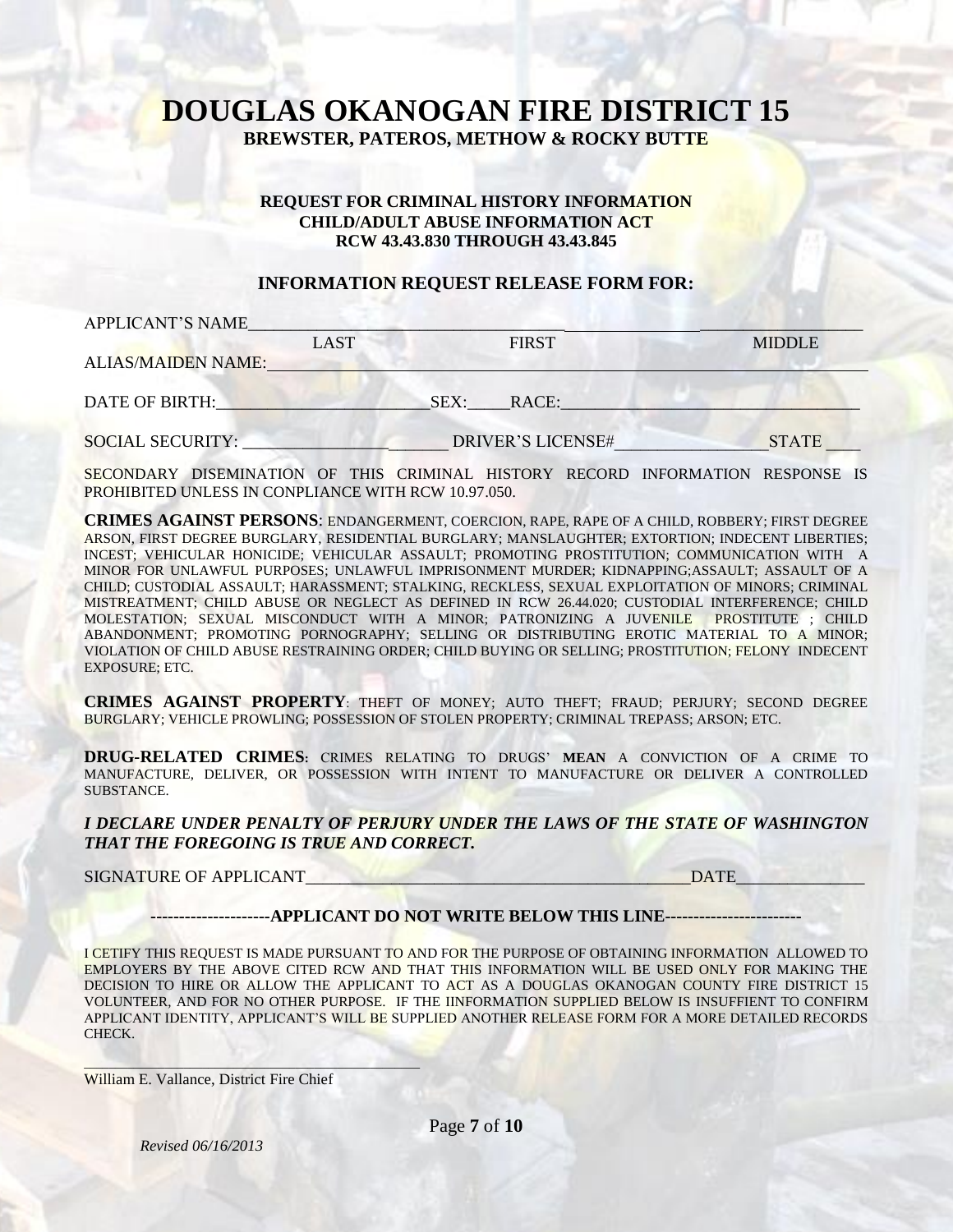# VOLUNTEER APPLICATION DISCLOSURE STATEMENT

I UNDERSTAND THAT MY VOLUNTEER POSITION WITH DOUGLAS OKANOGAN FIRE DISTRICT 15 IS CONTINGENT UPON DOUGLAS OKANOGAN FIRE DISTRICT 15'S REVIEW AND APPROVAL OF A TRUTHFULLY COMPLETED AND SIGNED APPLICATION/DISCLOSURE STATEMENT AND RECEIPT OF A REPORT DECLARING NO EVIDENCE OF CRIMINAL HISTORY FROM THE WASHINGTON STATE PATROL OR OTHER POLICE AGENCIES. I FURTHER UNDERSTAND THAT IF I AM HIRED OR PERMITTED TO VOLUNTEER, I MAY BE DISCHARGED FOR ANY MISREPRESENTATION OR OMISSION ON THE APPLICATION/DISCLOSURE STATEMENT OR THE REQUEST FOR CRIMINAL HISTORY.

| NAME<br><b>LAST</b> | <b>FIRST</b> |         | <b>MIDDLE</b> |
|---------------------|--------------|---------|---------------|
| ADDRESS             |              |         |               |
| (STREET)            | (CITY)       | (STATE) | (ZIP)         |
|                     |              |         |               |
| Signature           |              |         | Date          |
|                     |              |         |               |
|                     |              |         |               |
|                     |              |         |               |

Page **8** of **10**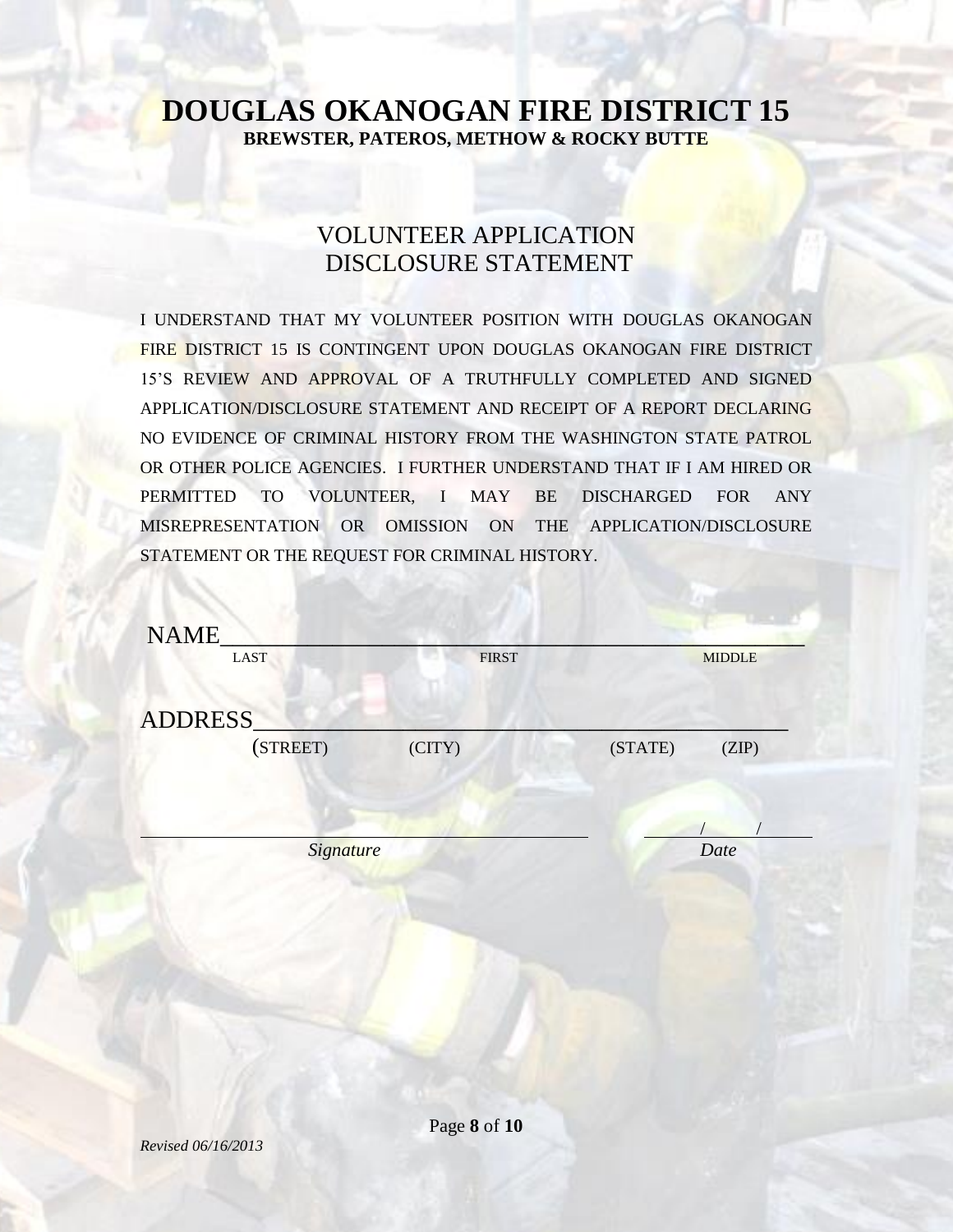DOUGLAS OKANOGAN FIRE DISTRICT 15 IS AN EQUAL OPPORTUNITY EMPLOYER THAT DOES NOT DISCIMINATE ON THE BASIS OF RACE, CREED, COLOR, MARITAL STATUS OR GENDER.

#### THE FIVE STEPS OF THE APPLICATION PROCESS:

#### FIRST STEP:

- $\checkmark$  Complete the application and attached forms.
- $\checkmark$  Return application and copies or required information to the administrative office.

#### SECOND STEP:

- $\checkmark$  Upon submission of the application a driver record and criminal history check will be executed.
- $\checkmark$  The Fire Chief will review the driver record and criminal history check occurrences.
- $\checkmark$  An interview with the applicant will be scheduled with the Fire Chief.

#### THIRD STEP:

- $\checkmark$  Upon approval from the Fire Chief of the above reviews.
- $\checkmark$  Applicant will be asked to fill out W4 and I9, including proper documentations for each. (Driver's Lic.; Social Security Card)

#### FORTH STEP:

 $\checkmark$  Upon approval and review by the District Fire Chief. Applicants will be submitted to the Board of Fire Commissioners for final acceptance into the fire department.

#### FIFTH STEP:

- $\checkmark$  The fire district will register the volunteer with Board for Volunteer Firefighter Disability and Pension.
- $\checkmark$  The fire district will issue appropriate protective gear and equipment.
- $\checkmark$  The fire district will provide access to the District Policy and Procedure.
- $\checkmark$  The volunteer will start his/her recruit.
- $\checkmark$  The volunteer will complete a six month probation period